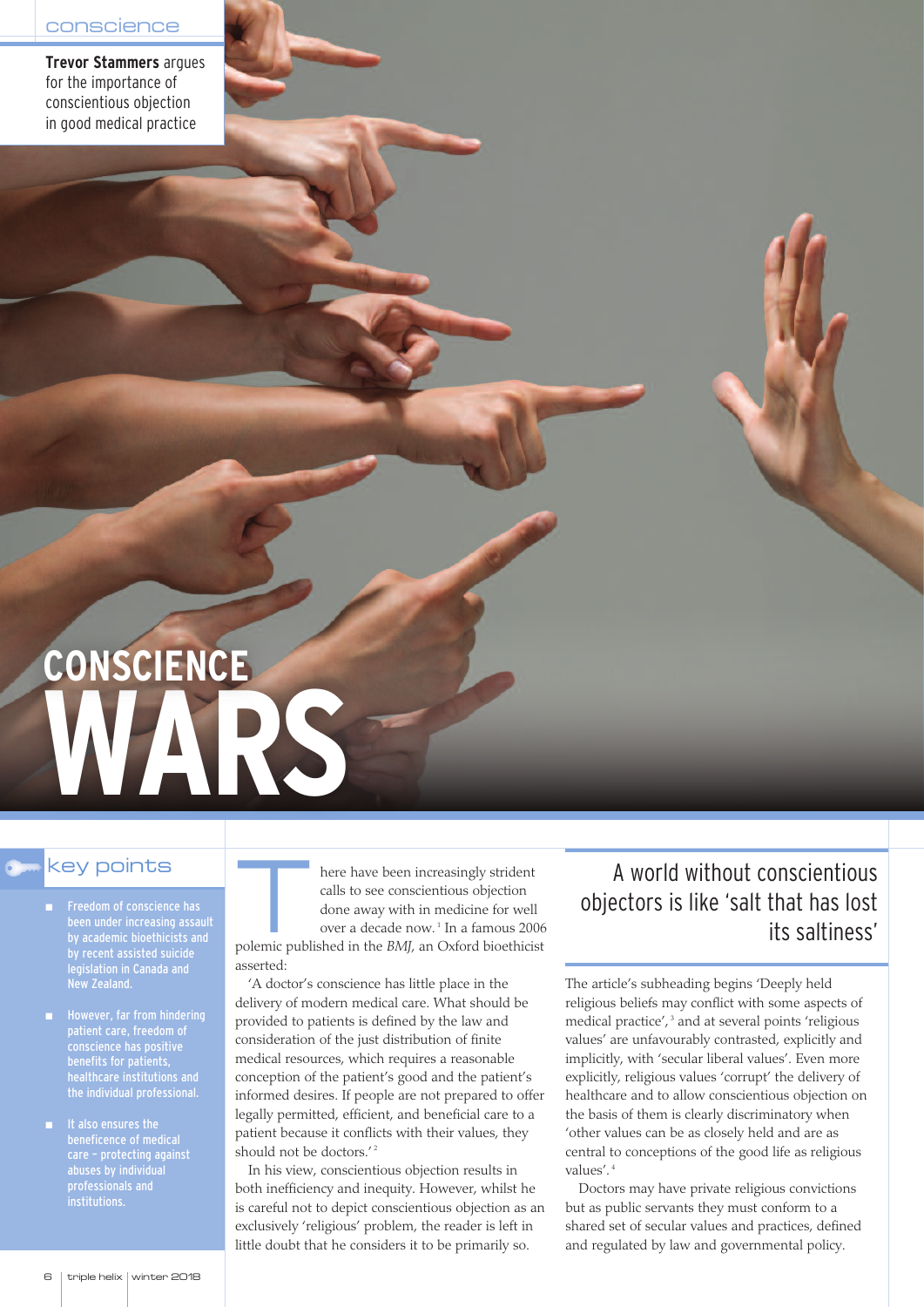Those unable or unwilling to do this, thereby forfeit their ability to do their job: 'Doctors who compromise the delivery of medical services to patients on conscience grounds must be punished through removal of their licence to practise and other legal mechanisms'. 5

## Legal constraints on conscientious objection

More recently conscientious objection (hereafter for brevity CO) has also come under fire from lawyers as well as bioethicists. Munthe and Neilsen, two lawyers from Sweden in a recent paper claimed:

'that the notion of a legal right to conscientious refusal for any profession is either fundamentally incompatible with elementary legal ethical requirements, or implausible because it undermines the functioning of a related professional sector (healthcare) or even of society as a whole.' 6

They explain their reasons for this claim by suggesting that advocates of CO 'might confuse *legal* rights to conscientious refusal for healthcare professionals with moral ones.'

They seek to substantiate this arguably rather patronising position by insisting that for any legal rule to be truly just, it must:

- 1. Apply uniformly and equally to all legal subjects of the jurisdiction.
- 2. The official reasons for the rule must not support another rule that applies more widely
- 3. Qualifications and clauses within the rule do not in any other way violate basic tenets of impartiality or non-discrimination

Therefore, a rule, for example, permitting CO only for healthcare professionals and only in the case of refusing assisted-suicide related activities, would fail to be just as its restricted applicability would violate all three of Munthe and Neilsen's requirements. It would cover only healthcare professionals, only apply to assisted suicide and only the particular content of a conscience related to opposing assisted suicide.

With reasoning such as this advocated by legal professionals, it is perhaps not so surprising that the New Zealand Parliament is currently considering a euthanasia bill <sup>7</sup> which, if passed unaltered, threatens to punish with up to three months imprisonment any doctors who refuse to refer for euthanasia. In Canada, which only legalised euthanasia in 2015, the Ontario Superior Court of Justice ruled earlier this year against the Canadian Christian Medical and Dental Society (CMDS), 8 stating that Canadian doctors *must* refer for Medical Aid in Dying (MAiD), thus affirming the CO restrictions imposed by the province's medical regulator. Justice Herman Wilton-Siegel in his ruling stated the Court considered that if CO were allowed, equitable access would be 'compromised or sacrificed in a variety of circumstances more often than not involving vulnerable members of society'. <sup>9</sup> I am not likely to be the only one who finds more than a hint of irony in the judge's inference that vulnerable members of society would be safer in a state that compels all doctors to refer them for euthanasia than in one that allows doctors to object.

## The importance of conscientious objection

There are in my view, several powerful arguments in favour of not just grudgingly permitting CO but for embracing it as a generally positive good within healthcare.

#### The safety of patients

The first argument concerns public safety. Earlier this year, it was revealed that over the course of a decade, 456 patients had their lives cut short by being administered high doses of opiate painkiller after being admitted for non-terminal conditions to the War Memorial Hospital in Gosport. <sup>10</sup> Concerns were first raised as early as 1991 about patients' lives being ended prematurely, but they were ignored. Over the twelve years up to 2000, the doctor in charge had signed 854 death certificates for patients, 94% of whom had been administered opiates. Is a repeat of this scandal really less likely to occur in a state which compels all doctors to participate in administering lethal injections, albeit at least ostensibly at the patient's request?

Those whistleblowers whose concerns were initially dismissed at the start of the Gosport killings, exercised great courage in speaking out. There is arguably a close relationship between whistleblowing and CO. <sup>11</sup> If, as in Ontario, healthcare personnel are not permitted to exercise CO about medical killing, how much more difficult is it going to be for anyone to whistleblow when the ending of lives ceases to be restricted to those patients who have requested it?

#### Benefits to healthcare institutions

This brings me to my second argument in favour of CO – that is of its benefit to institutions. Far from CO bringing society to its knees, as the Ontario judge implied, the moral integrity facilitated by accommodating it holds society to account. A world without conscientious objectors is like 'salt that has lost its saltiness' which as Jesus said is 'no longer good for anything but to be thrown out' (Matthew 5:13). Magellson comments that professions which are of central importance to society depend on their practitioners having moral integrity. Medicine, he suggests, is such a moral activity and therefore should permit CO.

Rights of conscientious refusal benefit healthcare institutions by fostering the moral agency of healthcare professionals necessary for such institutions to run properly, and institutions benefit from having moral agents capable of engaging in critical dialogue internally, as well as vis-à-vis other



If... healthcare personnel are not permitted to exercise **[conscientious** objection] about medical killing, how much more difficult is it going to be for anyone to whistleblow when the ending of lives ceases to be restricted to those patients who have requested it?